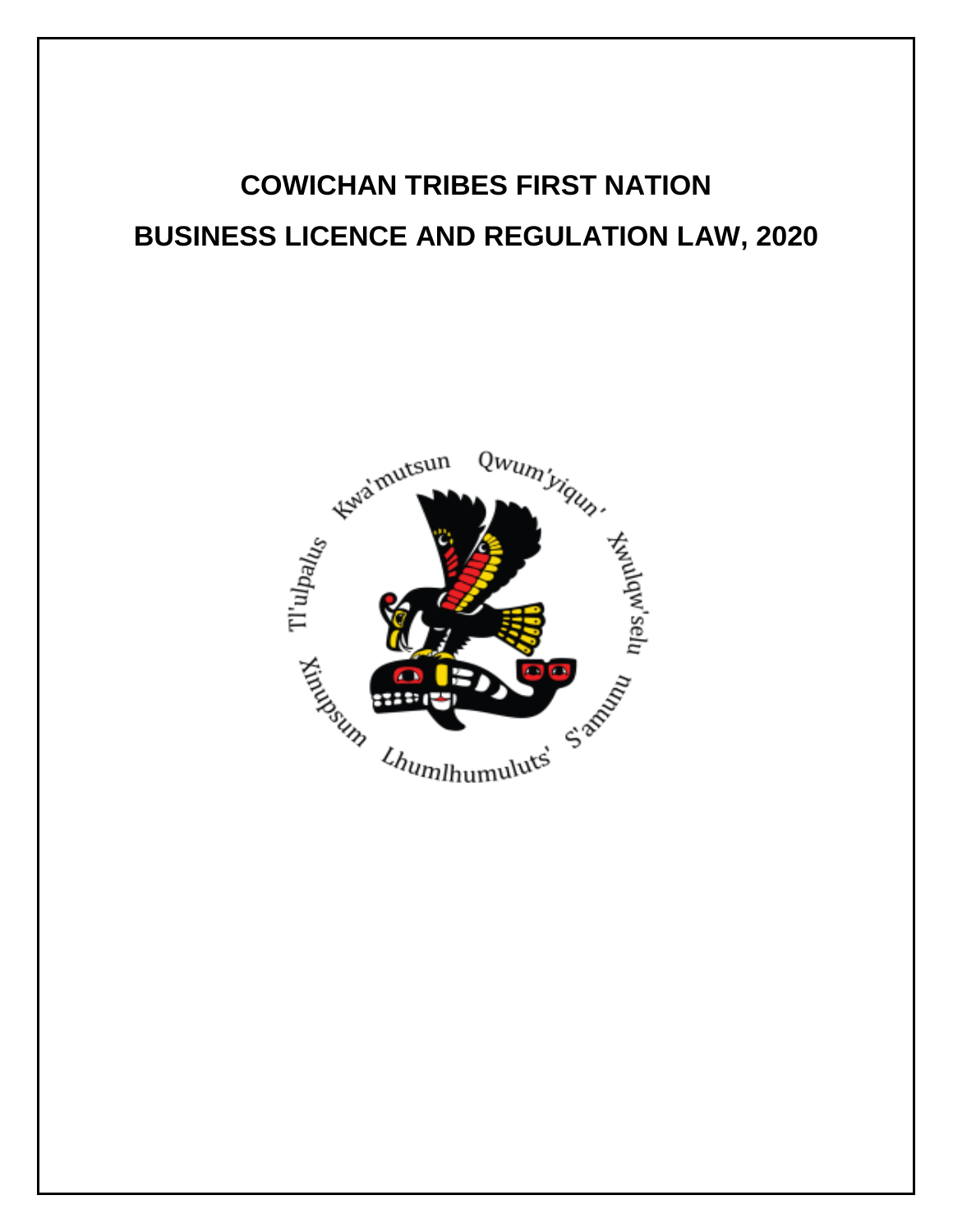## **COWICHAN TRIBES FIRST NATION BUSINESS LICENCE AND REGULATION LAW, 2020**

## TABLE OF CONTENTS

| PART <sub>1</sub> |  |
|-------------------|--|
|                   |  |
|                   |  |
|                   |  |
|                   |  |
|                   |  |
| PART <sub>2</sub> |  |
|                   |  |
|                   |  |
|                   |  |
|                   |  |
|                   |  |
|                   |  |
|                   |  |
|                   |  |
|                   |  |
|                   |  |
|                   |  |
|                   |  |
|                   |  |
| PART <sub>4</sub> |  |
|                   |  |
|                   |  |
|                   |  |
|                   |  |
|                   |  |
| PART <sub>5</sub> |  |
|                   |  |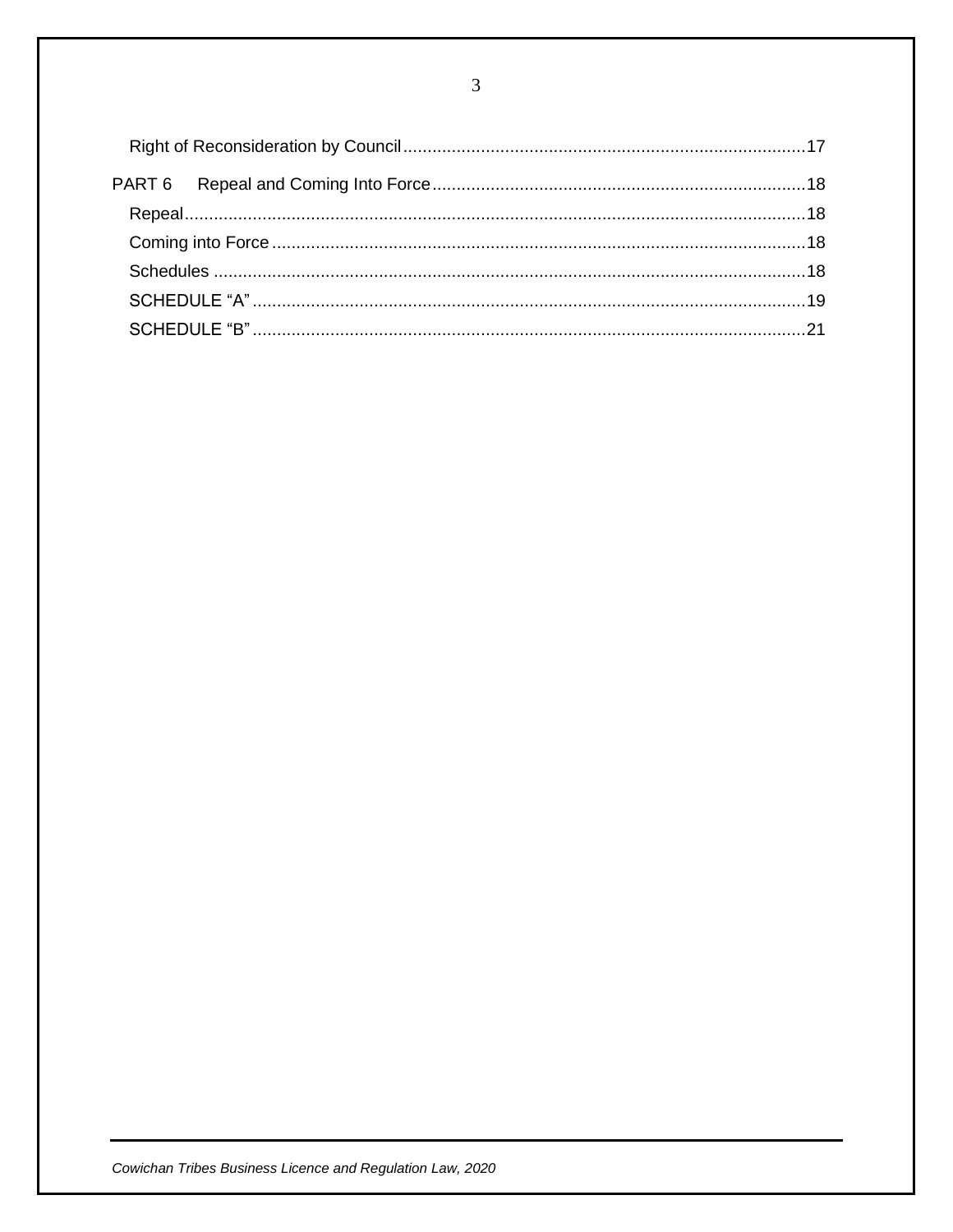

# **COWICHAN TRIBES FIRST NATION Business Licence and Regulation Law, 2020**

#### **A Law to provide for the regulation and licensing of businesses, callings, trades and occupations on the Cowichan Tribes Lands**

#### WHEREAS:

- A. The Council of the Cowichan Tribes has the inherent right to self-government which is recognized and affirmed by section 35 of the *Constitution Act, 1982*;
- B. The Cowichan Tribes has taken over control and management of Cowichan Tribes Reserve Lands and resources pursuant to the *Framework Agreement on First Nation Land Management* and has enacted the *Quw'utsun Tumhw* effective the 4th day of July, 2019;
- C. Under the *Quw'utsun Tumuhw,* Cowichan Tribes Council is authorized to pass various laws relating to lands, including laws relating to regulation and use of Cowichan Tribes Lands and fees for permits and licences under section 6.2 of the Code;
- D. The Council of the Cowichan Tribes enacted the Cowichan Tribes Business Licensing Bylaw No. 2, 1997 on the  $3<sup>rd</sup>$  day of June 1997, and wishes to repeal the said Bylaw and replace it with this Law;

NOW THEREFORE the Council of the Cowichan Tribes duly enacts as follows:

## <span id="page-3-0"></span>**PART 1 APPLICATION AND INTERPRETATION**

#### *Title*

<span id="page-3-1"></span>**1.1** This Law may be cited as the *Cowichan Tribes First Nation Business Licence and Regulation Law*, *2020.*

#### *Purpose*

<span id="page-3-2"></span>**1.2** The purpose of this Law is to record and regulate the licensing of businesses, trades and occupations on Cowichan Lands.

#### *Application of this Law*

<span id="page-3-3"></span>**1.3** This Law applies to the whole area of Cowichan Lands.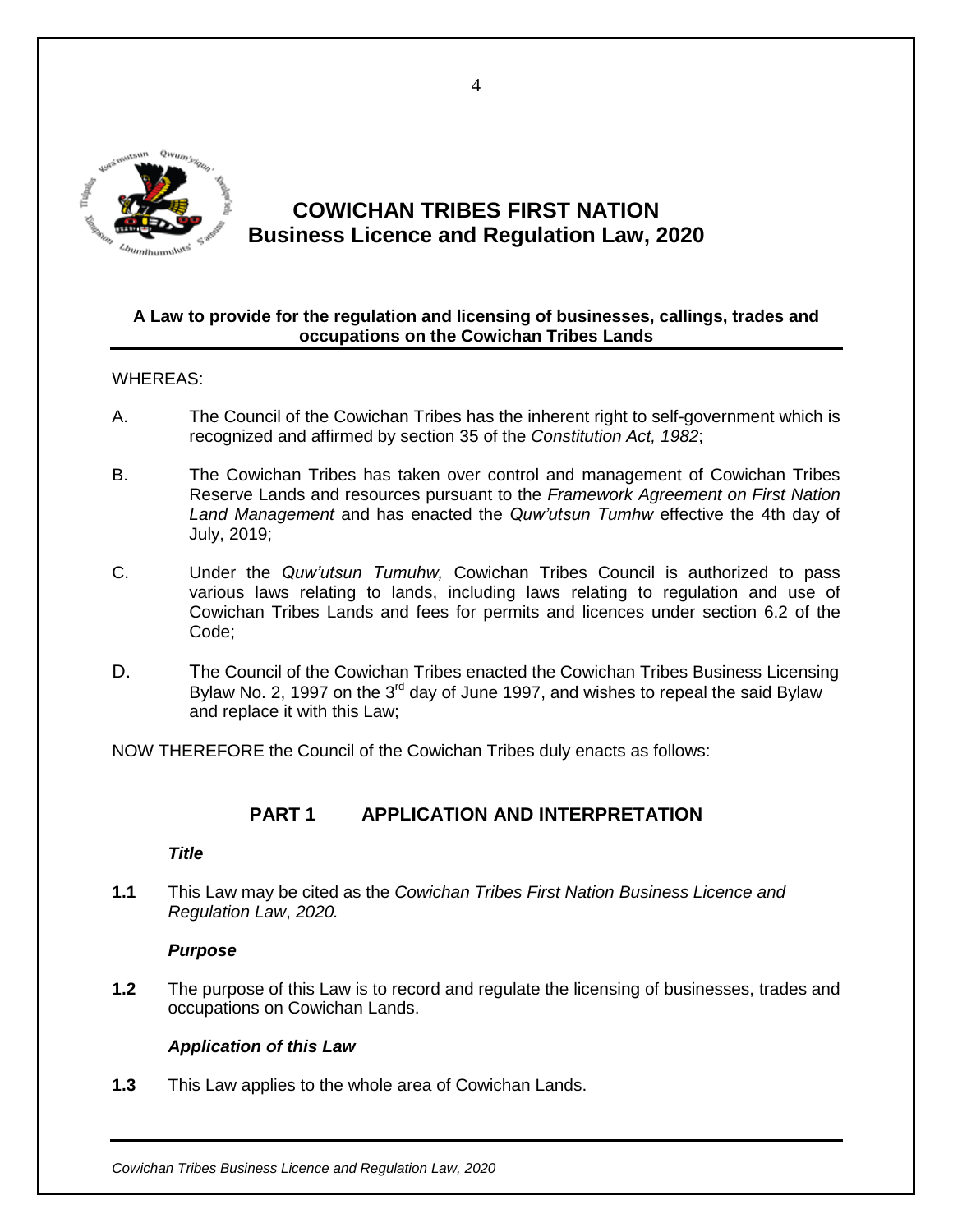#### *Severability*

<span id="page-4-0"></span>**1.4** The provisions of this Law are severable and the invalidity of any part of this Law shall not affect the validity of the remainder of this Law.

#### *Definitions*

<span id="page-4-1"></span>**1.5** In this Law:

**"business"** means carrying on a commercial or industrial activity or undertaking of any kind or nature, and providing professional, personal or other services for the purpose of gain or profit, but does not include an activity carried on by the governments of Cowichan Tribes, British Columbia or Canada, the agencies of said governments or corporations owned by said governments or by any public transit authority or its subsidiaries;

**"cannabis**" has the same meaning as in the *Cannabis Act*, S.C. 2018, c. 16*,* subject to any prescribed modifications;

**"cannabis operation"** means the cultivating, growing, producing, packaging, storing, distributing, advertising, trading, the performance of any research and innovations activities on legal cannabis or its derivatives, but excludes a medical cannabis processing facility and any retail cannabis business;

**"certificate of possession"** means the official document confirming an individual right of permanent legal possession to Cowichan Lands allotted to a Cowichan Member in accordance with the *Quw'utsun Tumuhw*

"**Cowichan Lands"** means all those tracts of land set apart by Her Majesty for the use and benefit of the Cowichan Tribes, and any future lands as may be set apart by Canada as reserve lands of the Cowichan Tribes;

**"Cowichan Member"** means an individual whose name appears or is entitled to appear on the membership list for Cowichan Tribes;

**"Council"** means the duly elected Chief and Council of the Cowichan Tribes;

**"Enforcement Officer"** means the person duly appointed by the Lands and Governance Director or by Council to enforce the regulations of any of Cowichan Tribes bylaws and laws, including this Law;

**"farm operation"** means land within Cowichan Lands, whether consisting of one or more separate parcels, classified as farm land by the British Columbia Assessment Authority, and operated as one farming operation principally for the growing or raising of farm produce;

**"food cart"** means a non-motorized mobile cart from which food or beverages are carried, contained, and offered for sale to the public;

**"food trailer"** means a portable, self-contained trailer that is equipped to cook, prepare or serve, and offer food or beverages for sale to the public, but does not include a food cart;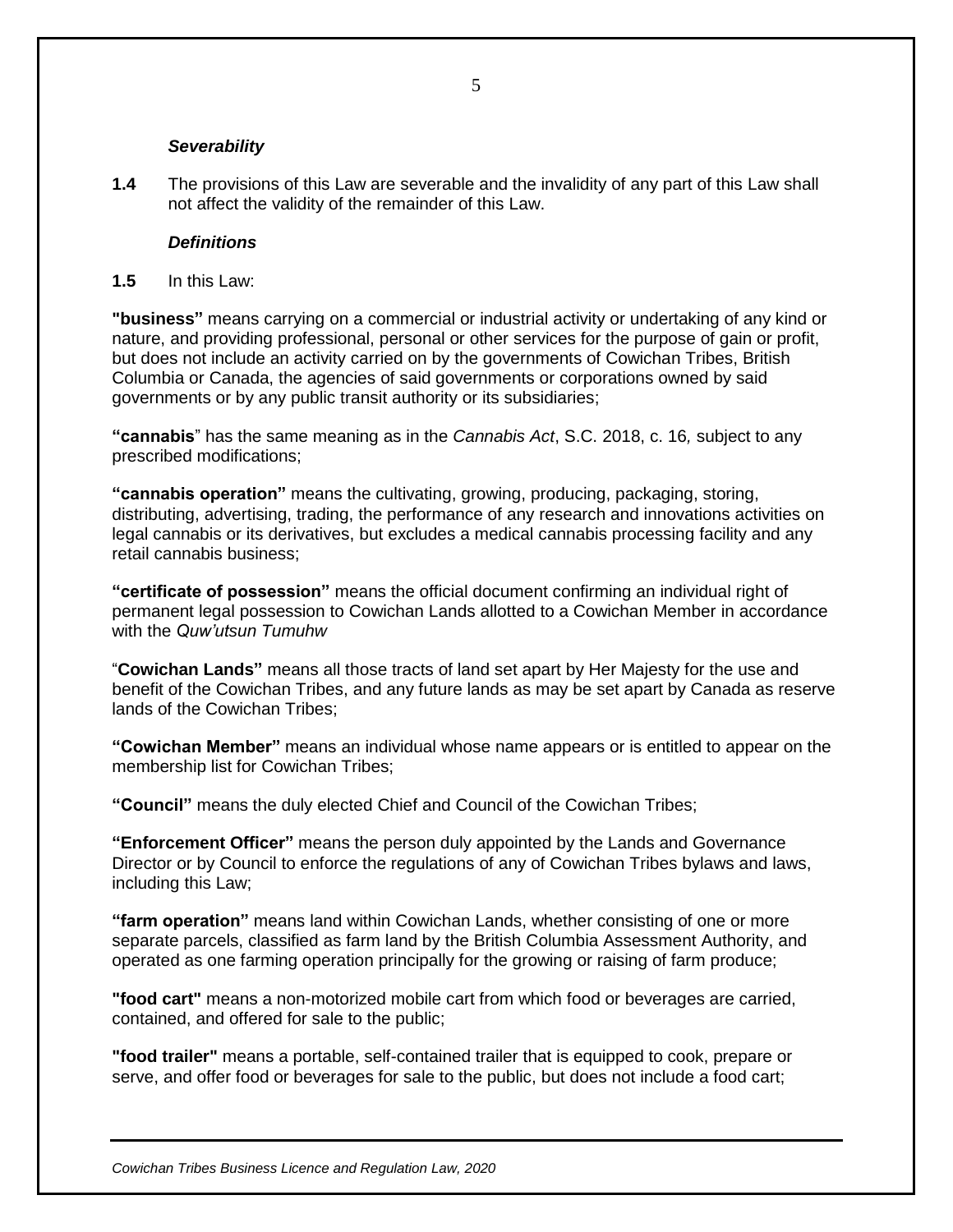"**food truck**" means a motorized, mobile, self-contained vehicle that is equipped to cook, 2 prepare or serve, and offer food or beverages for sale to the public, but does not include a food trailer or food cart;

**"Lands and Governance Director"** means the Lands and Governance Director of Cowichan Tribes or their delegate;

**"licence**" means a licence issued pursuant to this Law to carry on a business on Cowichan Lands;

**"licence application"** means any application for a licence under this Law, and includes an initial application for a licence, and applications for licence renewal, or reinstatement.

**"licensee**" means a person holding a valid licence issued pursuant to this Law;

**"liquor licensee**" means any business required to have a liquor licence under the *Liquor Control and Licensing Act*, as amended from time to time;

"**mobile**" means a business that changes its location or that operates in a premise that is capable of relocating, such as in the case of a food truck or similar;

**"mobile food service"** means the operation of a food service business from a food truck, food trailer or food cart;

**"non-profit society**" means a society or organization that is incorporated and in good standing under the *Societies Act*, *SBC 2015 c. 18*, as amended from time to time;

**"occupier**" means a leaseholder or sub-leaseholder of Cowichan Lands or the holder of a certificate of possession;

**"person**" in addition to its ordinary meaning, includes a sole proprietor, partnership, unincorporated association, trust and corporation and the singular shall be held to mean and include the plural;

**"premise**" means the place of operation of a business and includes a place, structure, vehicle or location of any type in or on which a business operates;

"**retail cannabis business**" means any business that sells cannabis or products containing cannabis directly to the public, but does not include the sale of medical cannabis whether through a compassion club, a non-profit society or as a dispensary;

#### **Part 2 BUSINESS LICENSING**

#### <span id="page-5-0"></span>*Business Licence Requirements*

2.1 For the purpose of this Law, any person who;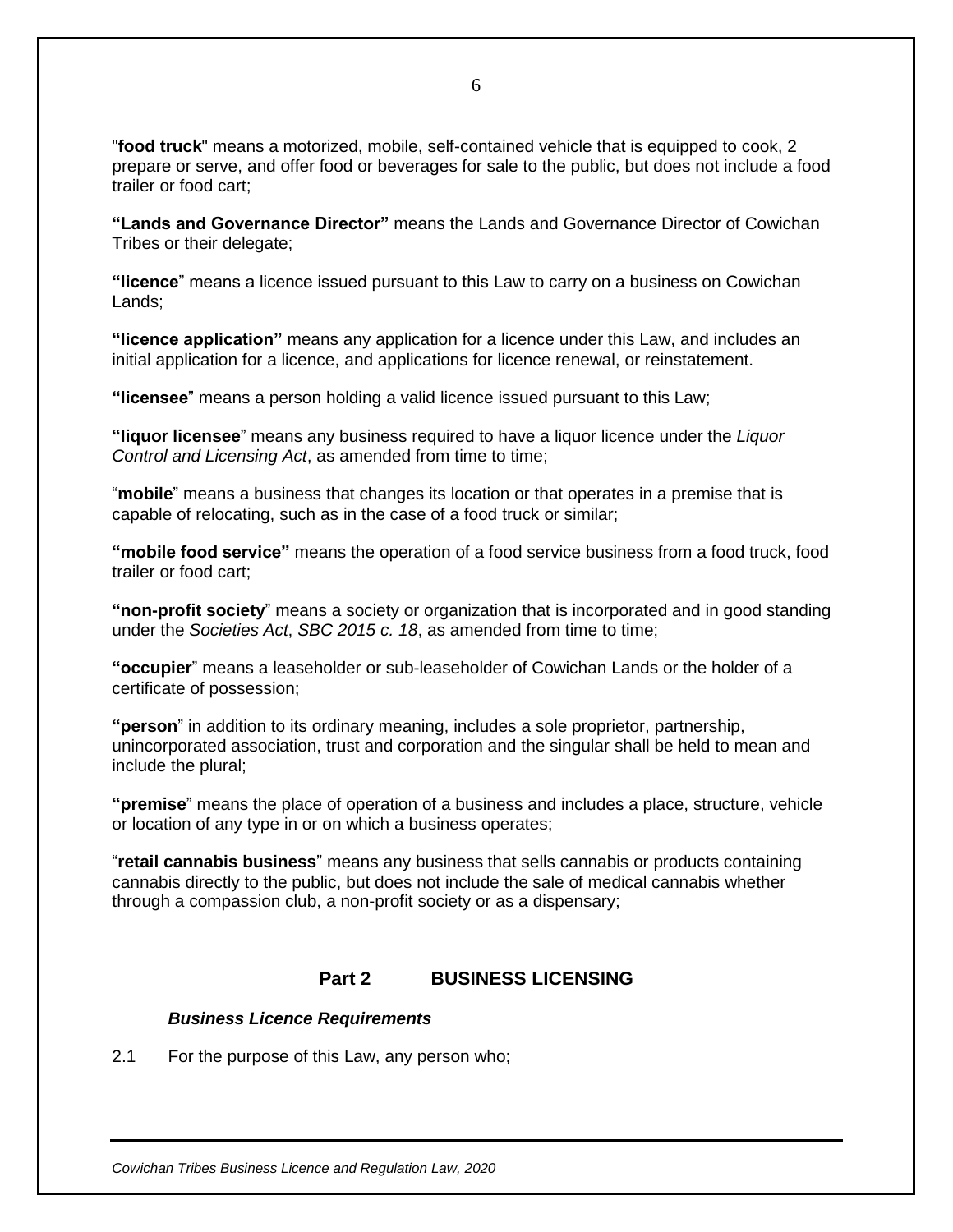- 7
- (a) advertises or indicates by any means as being open for business of any kind,
- (b) deals in, or buys, sells, barters, rents or displays any commodity or service or offers by advertisement or otherwise, on behalf of himself or others; to buy, sell, barter or rent any commodity or service;
- (c) engages in soliciting or promotion of any commodity or service;
- (d) renders or offers to render professional, personal, contractual, or other service to any person for the purpose of profit or gain;
- (e) lets for rent more than two residential suites or units in any one complex, or
- (f) engages in repairing, restoration or servicing of automobiles, appliances or other commodities not owned or registered in the name of the person or firm,

within or on Cowichan Tribes Lands will be deemed to be carrying on a Business.

- 2.2 Except as specifically provided in this Law, no person shall carry on a business within Cowichan Lands without holding a valid and subsisting licence for the business.
- 2.3 Every licence issued pursuant to this Law shall authorize the holder to carry on the business stipulated in the licence in a lawful manner for the period, within the times, and at the premise specified in the licence, subject to the terms and conditions specified in the licence.
- 2.4 Every person who operates more than one business from the same premise shall apply for and maintain a separate licence for each business.
- 2.5 Where a business is carried on from more than one premise, the business conducted from each premise will be deemed to be a separate and distinct business requiring a separate licence.
- 2.6 Every non-profit society that carries on a business is required to submit a completed licence application with proof of registration as a "non-profit society", and are subject to providing proof of such registration biennially.
- 2.7 Every licence holder must comply with all of Cowichan Tribes laws, bylaws and policies, as applicable, as well as the federal and provincial laws; and the issuance by Cowichan Tribes of a licence is not a representation of any kind that a business is compliant with Cowichan Tribes, federal, provincial or other laws, bylaws and policies.

#### *Exemptions to the Business Licence Requirements*

- <span id="page-6-0"></span>2.8 Notwithstanding the provisions of this or any other law, a licence is not required for the following activities:
	- (a) any educational program provided by an elementary school or a secondary school in accordance with the School Act (BC) the Independent Schools Act (BC), or the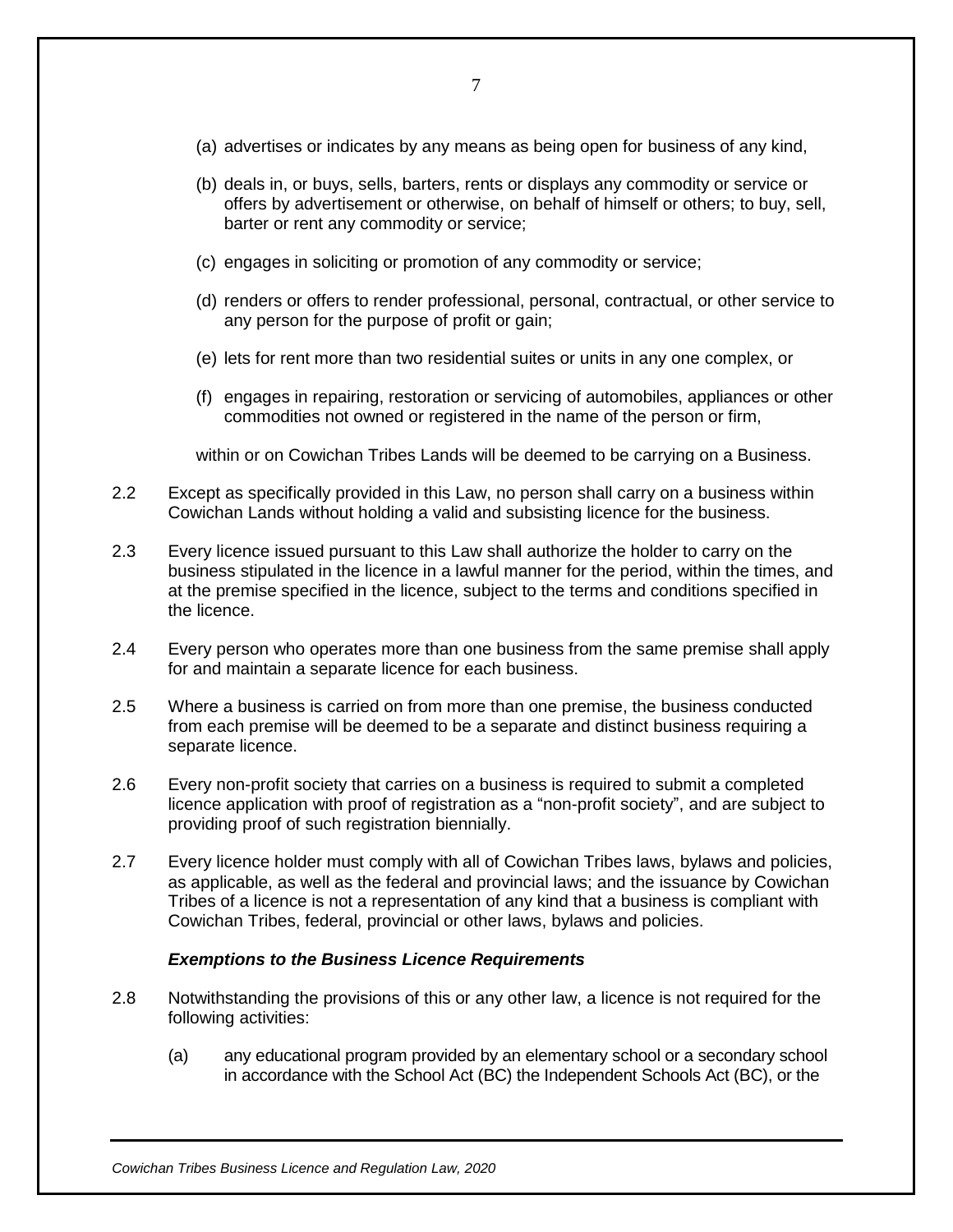Indian Act (Can), or a post-secondary institution providing an educational program in accordance with the University Act (BC);

- (b) the teaching of music, handicrafts or art as a home occupation where such teaching involves not more than one class of five students at one time;
- (c) creation and sale of carvings, crafts, and other artwork and crafts by Cowichan Members;
- (d) small-scale home-based activities and services by Cowichan Members or occupants of Cowichan Lands including network or multi-level marketing and noncommercial sales of locally made crafts, baked goods, etc.
- (e) any business of renting [rooms; apartments; suites] where no more than two [rooms; apartments; suites] are available for renting;
- (f) carriers and taxi cabs and owners or operators of carriers, other than taxi cabs whose premise and licence are maintained in another jurisdiction and whose only activity on Cowichan Lands is the picking up and/or discharge of chattels or passengers;
- (g) owners or operators of retail businesses whose premise and licence are maintained in another jurisdiction and whose only activity on Cowichan Lands is to deliver commodities already purchased or requested for delivery and pick up of commodities being returned or exchanged;
- (h) a wholesaler, manufacturer or processor whose premise and licence are maintained in another jurisdiction and whose only activity on Cowichan Lands is to deliver merchandise in their own vehicle to licenced businesses and/or licensees for resale by them in the ordinary course of their business; and
- (i) a farm operation.

## **PART 3 LICENCE APPLICATIONS**

#### <span id="page-7-0"></span>*Licence Applications – Minimum Requirements*

- <span id="page-7-1"></span>3.1 Every person applying for a licence for the first time to carry on a new or existing business shall make an initial licence application to the Lands and Governance Director.
- 3.2 Each initial licence application shall be made to the Lands and Governance Director in the form contained in Schedule "A" [*Business Licence Application*] to this Law and shall include, at a minimum:
	- (a) the name, address, phone number, incorporation number, nature and location of the Business;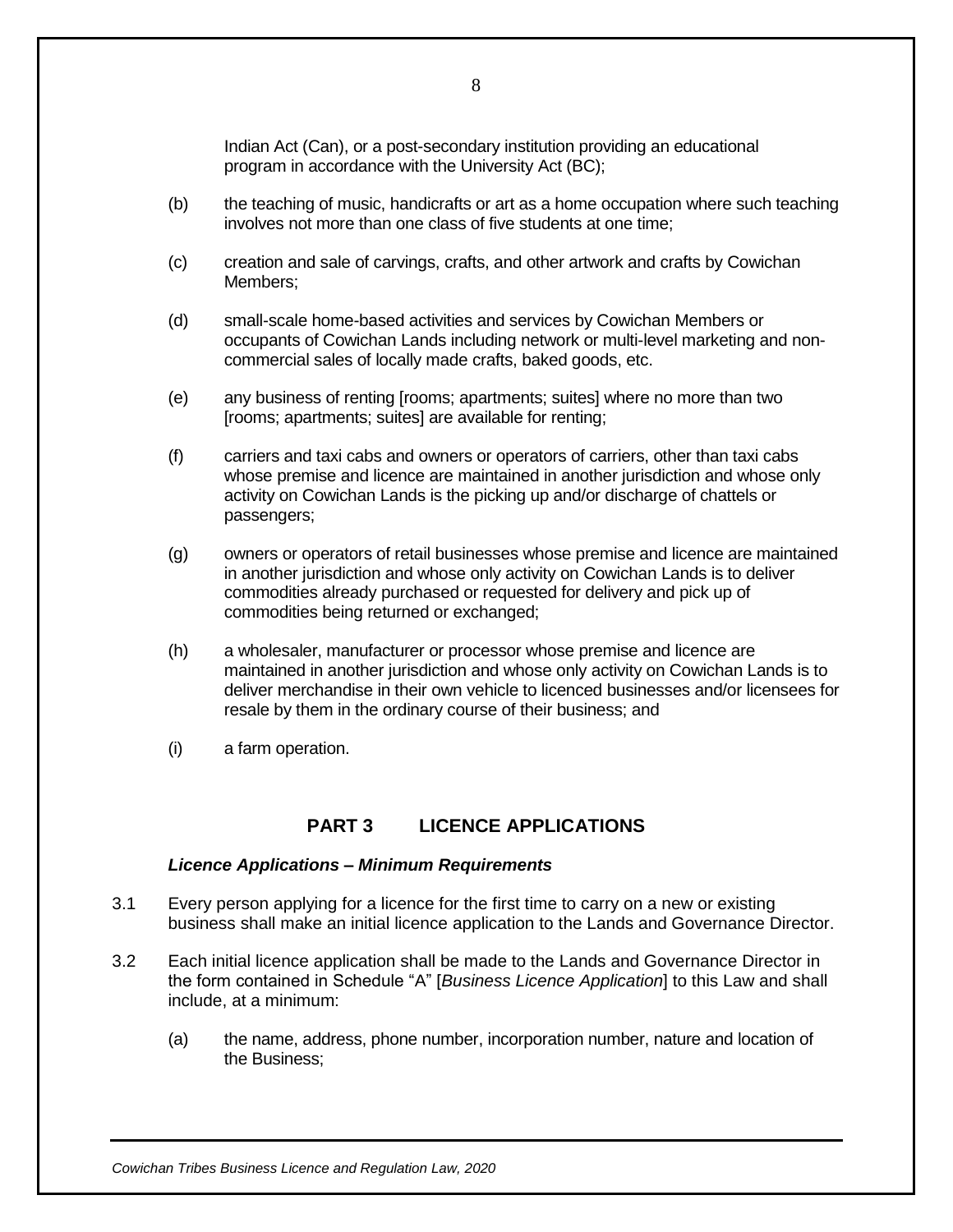- (b) the name, address and phone number of the operator or owner of the Business;
- (c) the address and legal description of the premises, if any, from which the business operates;
- (d) if the premise is located on Cowichan Lands that are subject to a certificate of possession, a letter of authorization from the Cowichan Member consenting to the operation of the business from the premise;
- (e) an acknowledgement that the licence does not provide authorizations for land use or other matters and that other permits or authorizations may be required;
- 3.3 In addition to the requirements set out in section 3.2, each licence application must be signed by the owner of the business or his/her duly authorized agent, or in the case of a corporation, signed by a director of the corporation or a duly authorized agent of the corporation or in the case of partnerships, joint ventures, or multiple owners, signed by any one of such partners or owners and such partner or owner will be deemed to be duly authorized by all the remaining partners or owners.

#### Licence Applications - *Pre-Conditions to a Licence*

- <span id="page-8-0"></span>3.4 Every licensee who operates from a premise located within Cowichan Lands must prominently display the street address assigned to the premise by Cowichan Tribes in figures no less than 100mm (4 inches) in height.
- 3.5 If a business requires approvals from other regulatory agencies in order to operate in compliance with all laws, the licence application must be accompanied by proof that the applicable preconditions have been met, including, but not limited to, the following:
	- (a) for any business, proof of all applicable insurance policies;
	- (b) for any premises, confirmation from the Cowichan Tribes Lands Department that the proposed use of the land or premises complies with applicable leases, and land use policies;
	- (c) for an automobile dealership, proof of licensing under the Motor Dealers Act (BC);
	- (d) for a child care facility, proof of licensing under the Child Care Licensing Regulation (BC);
	- (e) for the construction or alteration of a restaurant or food premises, as defined in the Food Premises Regulation (BC) or its successor, proof of approval by a health official under the Health Act (BC);
	- (f) for the preparation, distribution and selling of foods other than pre-packaged or pre-bottled foodstuffs, proof of a food service permit under the Food Premises Regulation(BC);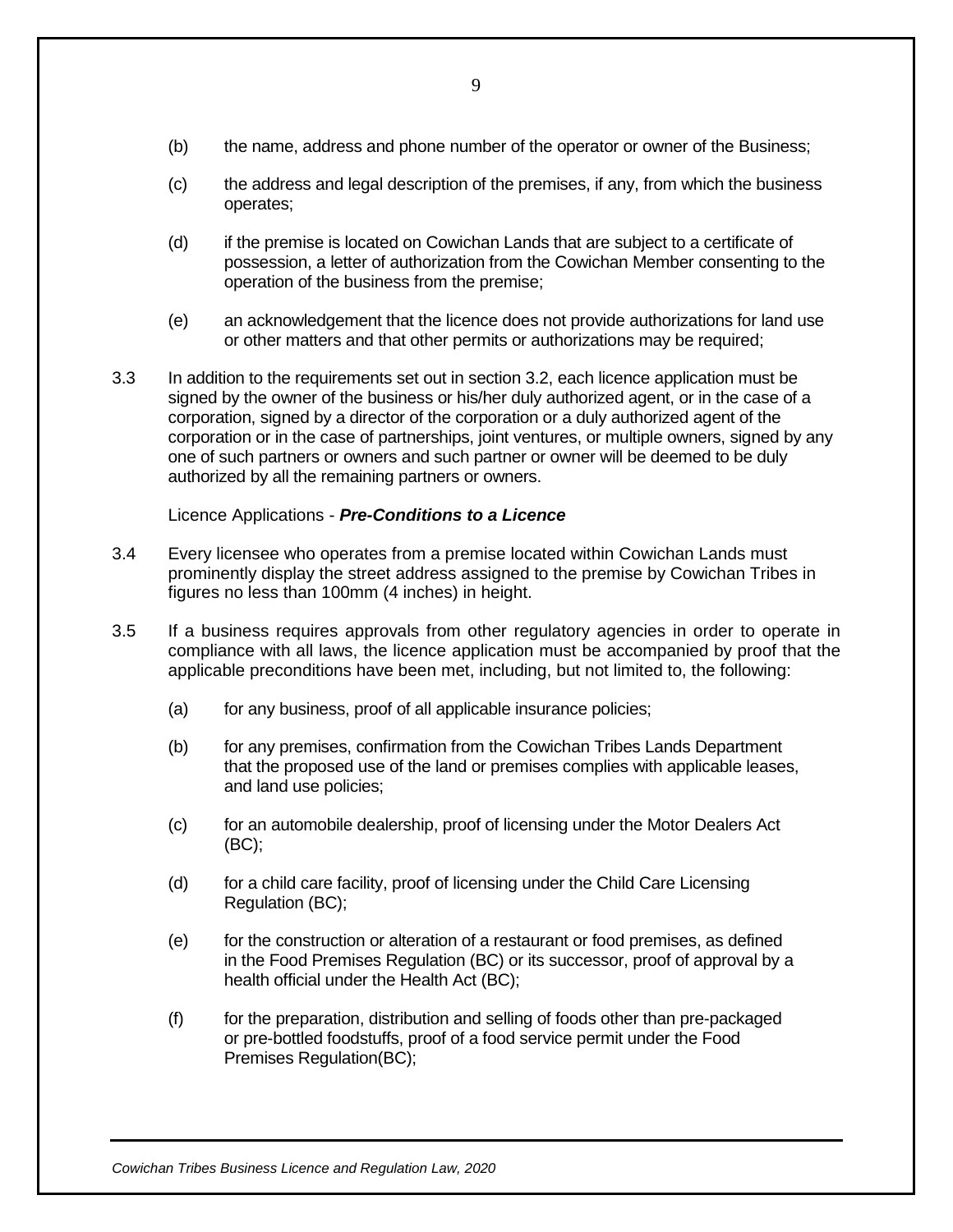- (g) for the sale or distribution of liquor, proof of licensing under the Liquor Control and Licensing Act (BC);
- (h) for cannabis operations or retail cannabis businesses, proof of licensing under the Cannabis Control and Licensing Act (BC);
- (i) for gaming facilities, proof of licensing under applicable Cowichan Tribes, federal or provincial laws; and
- (j) for the provision of professional services, proof of applicable professional certifications, licensing and insurance Licence Applications – Retail Cannabis and Cannabis Operations.
- 3.6 In addition to any other requirements set out in this Law, a licence application for a retail cannabis business or a cannabis operation must be made by the occupier of the premise at which the retail cannabis business or cannabis operation will be located and must be accompanied by:
	- (a) proof that it is not within 300 metres of any school, youth centre, daycare, cultural area, religious area or a liquor licensee;
	- (b) a plan satisfactory to the Lands and Governance Director that addresses:
		- (i) 24-hour security coverage of the premise for which the licence is issued;
		- (ii) a robbery prevention plan; and
		- (iii) management and control of noise, odor, traffic and patron conduct;
	- (c) proof that it is not a part of another retail operation; and
	- (d) a plan demonstrating how the applicant will prevent minors from entering the business premise.

#### *Fees*

- <span id="page-9-0"></span>3.7 Each licence application for a new licence or renewal shall be accompanied by the annual licence fee prescribed in Schedule "B" to this law. Additional fees relating to amendments, procedures, administration and reinstatement are also listed on Schedule B to this Law
- 3.8 If a new licence is issued after September  $30<sup>th</sup>$  in any year for any business other than a cannabis operation, the annual licence fee shall be reduced by one-half.
- 3.9 Despite section 2.6, a non-profit society registered as a charity under the *Income Tax Act* (Canada) is not required to pay a fee for a licence under this law.
- 3.10 Annual licence fees are not refundable except:
	- (a) if the licence application is withdrawn prior to the issuance of a licence; or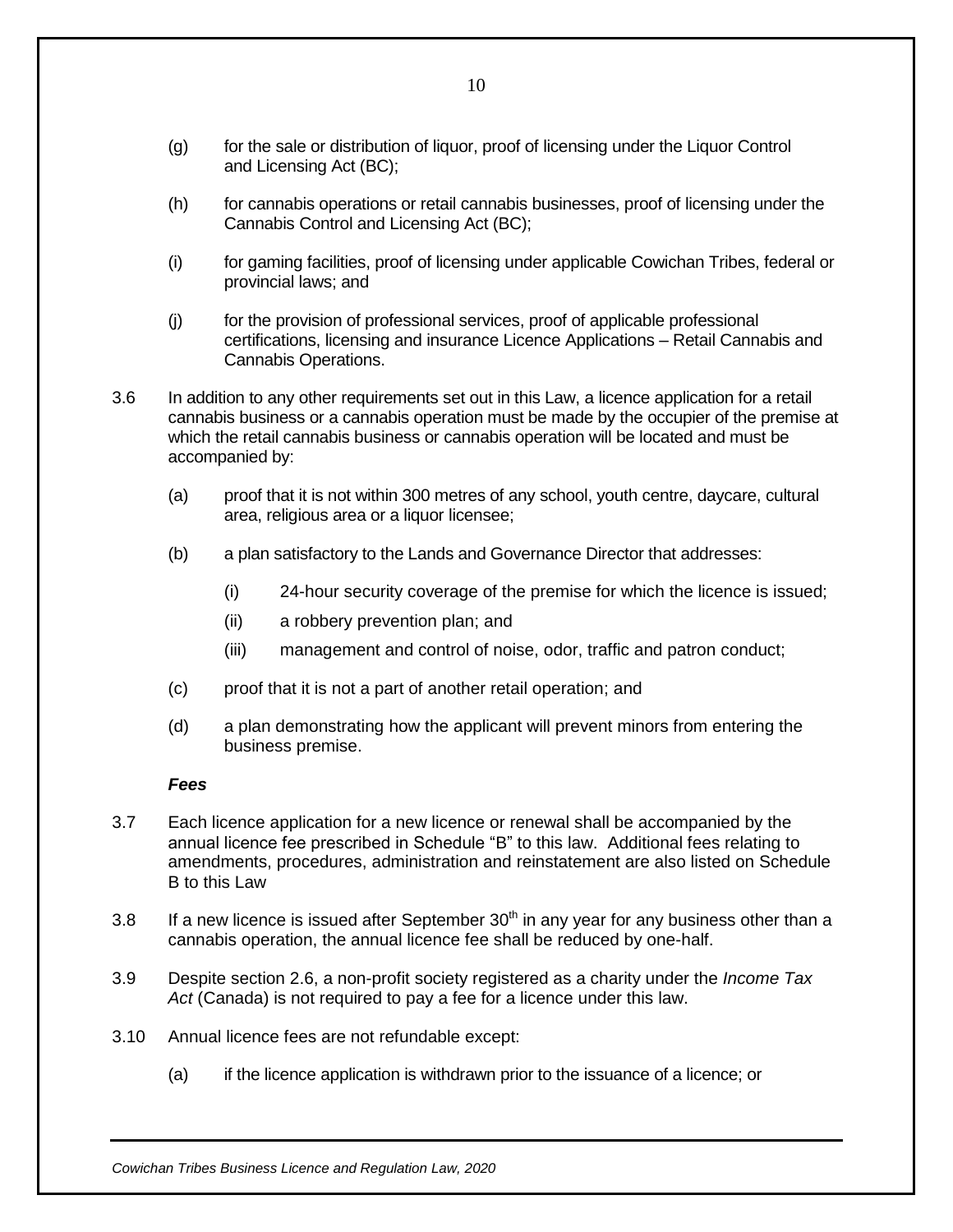(b) the licence application is refused,

in which case, Cowichan Tribes will refund the entire amount of the fee.

#### *Start Date and Term of Licences*

- <span id="page-10-0"></span>3.11 Unless otherwise stated on the licence, a licence issued under this Law shall commence on the 1<sup>st</sup> day of April and terminate on the 31<sup>st</sup> day of March in each year.
- 3.12 Except as provided for below, no licence shall be granted for a period spanning more than one licensing period as set out herein.

#### *Annual Renewals*

- <span id="page-10-1"></span>3.13 Each licensee wishing to continue operation of a business must renew the licence for that business on or before the date on which it expires.
- 3.14 Payment for a business licence renewal received after the expiration of the licence period shall be subject to an additional late payment processing fee as prescribed in Schedule "B" to this Law.

#### *Licence No Longer Required*

<span id="page-10-2"></span>3.15 Every licensee must notify the Lands and Governance Director in writing when the licence is no longer required. The licence will be cancelled upon receipt of such notification or on the date indicated in the notification as the end of business operations. There will be no refund or partial refund of the licence fee.

#### *Requirement to Post or Carry*

- <span id="page-10-3"></span>3.16 Every licence granted under this law must be displayed in a conspicuous place on the premises for which the licence was issued.
- 3.17 Where the licensee has no permanent business premise on Cowichan Lands, the licence shall be carried upon the licensee's person, or by a representative of the licensee, at all times when the licensee is engaged within Cowichan Lands in the business for which the licence was issued.

#### *Issuing of Licences*

- <span id="page-10-4"></span>3.18 The Lands and Governance Director is authorized to issue or deny licences as provided in this Law.
- 3.19 The Lands and Governance Director may issue a licence with whatever conditions the Lands and Governance Director considers necessary to the operation of the business within Cowichan Lands, including without limitation:
	- (a) that specified insurance be obtained;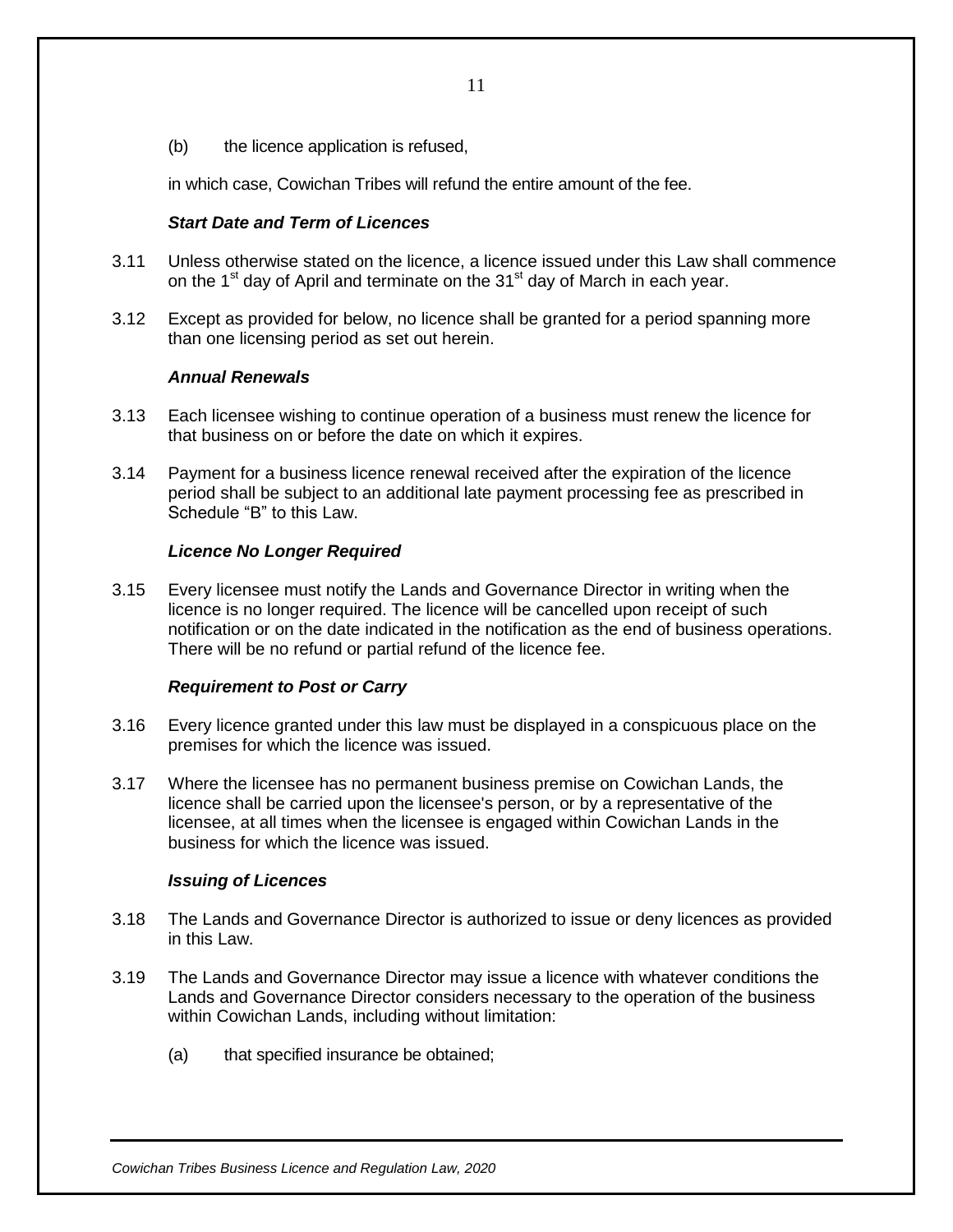- (b) that the applicant indemnify Cowichan Tribes;
- (c) restricting the number of occupants allowed on the premises of the business; or
- (d) specifying hours of operation.
- 3.20 The Lands and Governance Director may deny a licence where:
	- (a) the applicant has been convicted under any law of Cowichan Tribes, another First Nation, or under provincial or federal laws in relation to the activities of the business for which the applicant has applied;
	- (b) the applicant is the owner of a business whose licence was suspended or revoked under this Law and that suspension or revocation was not reversed or set aside; or
	- (c) at the sole discretion of the Lands and Governance Director, acting reasonably.
- 3.21 If the Lands and Governance Director denies a licence under subsection 3.20(c) the Lands and Governance Director will provide the reasons for the refusal to the applicant in writing.
- 3.22 The Lands and Governance Director may refuse to review any licence application which is materially incomplete or insufficient to ascertain whether the business complies with this or other applicable laws or regulations.
- 3.23 The Lands and Governance Director must deny a licence if the business is not permitted under any Cowichan Tribes law or does not comply with the provisions of this Law or other applicable laws or regulations, in which case, the Lands and Governance Director shall provide the reasons for the refusal to the applicant in writing.

#### *Business Purchases and Licence Transfers*

- <span id="page-11-0"></span>3.24 Every licence issued under this Law is specific and exclusive to the person and premise named in the licence and may not be transferred, given, lent or sold to another person or used at another premise.
- 3.25 Where any person purchases from another person the controlling interest in a business licensed under this Law, the existing licence of that business will expire thirty (30) days after the purchase and if the purchaser wishes to continue operating the business, the purchaser must submit a licence application to the Lands and Governance Director in accordance with this Law.

#### *Changes Affecting Licence*

<span id="page-11-1"></span>3.26 Every licensee must notify the Lands and Governance Director in writing within five (5) days of any change: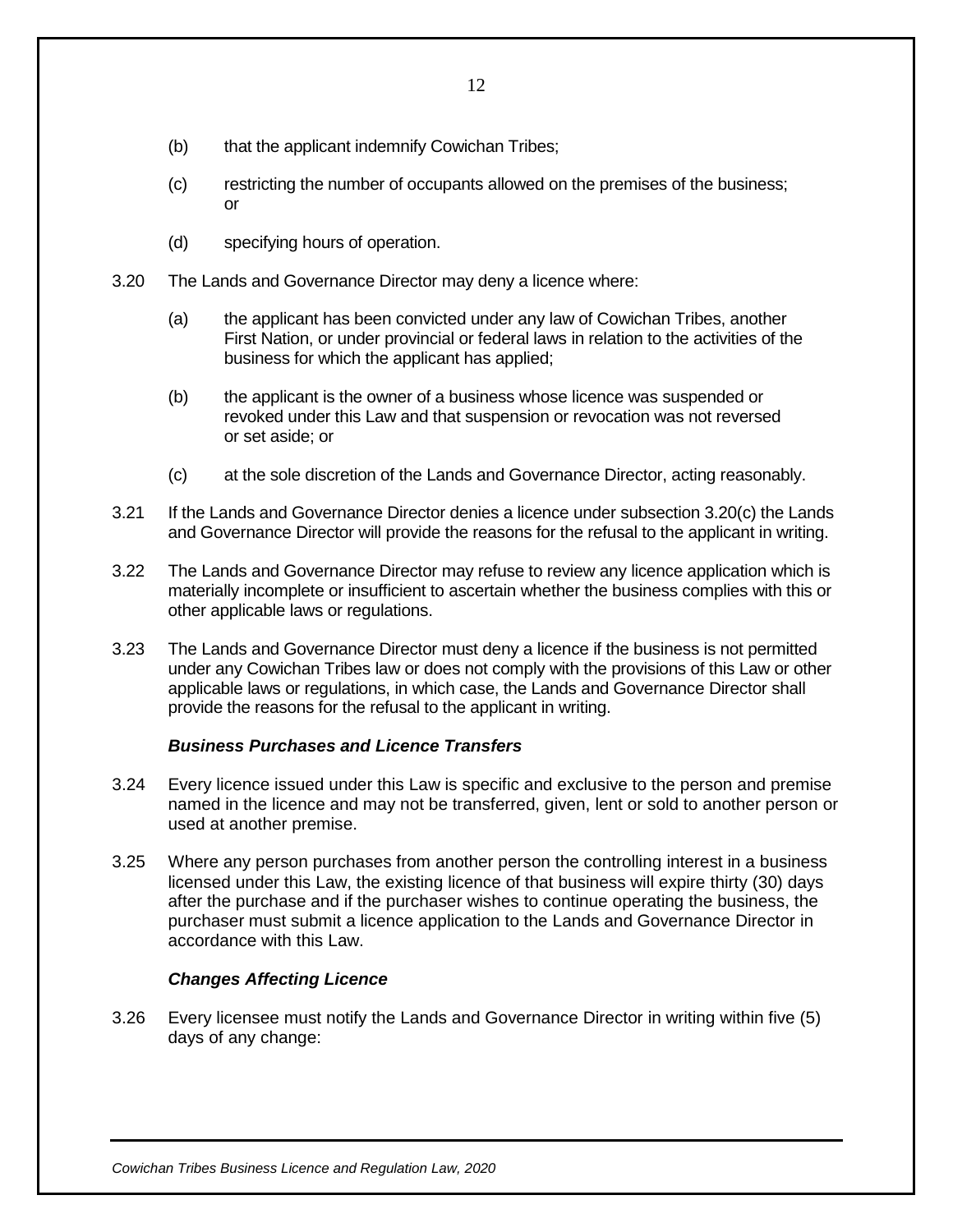- (a) in the contact and/or business address, provided that if the intention is relocation of the business to a different premise than the premise for which the licence was granted, a licence application must be submitted and approved for the new premise prior to such relocation;
- (b) in the nature or activities of the business;
- (c) to the name of the business;
- (d) to the ownership of the business; and
- (e) to any term or condition on which the licence was granted.
- <span id="page-12-0"></span>3.27 If any change under section 3.26 would lead to an additional fee under Schedule "B" of this Law, the additional amount shall be paid at the time when the notification is given.

#### **PART 4 LICENCE OPERATION – SPECIFIC BUSINESSES**

#### *Prohibited Businesses*

- <span id="page-12-1"></span>4.1 The following businesses are prohibited from operating within Cowichan Lands and no licence shall be granted for:
	- (a) animal shows of any kind;
	- (b) buskers;
	- (c) door-to-door sales of any kind; and a
	- (d) pawnbroker;

#### *Mobile Businesses*

- <span id="page-12-2"></span>4.2 No person may canvass or solicit business on any Cowichan Lands without obtaining the necessary written permission(s), and permit prior to operation.
- 4.3 No person may canvass or solicit business in any roadway on any Cowichan Lands such that flow of vehicular or pedestrian traffic is obstructed or impeded, including by customers accessing the mobile business, unless written authorization has been obtained by the Lands and Governance Director.

#### <span id="page-12-3"></span>*Mobile Food Services*

4.4 Operation of a food cart, food truck or food trailer without a valid mobile food service licence is prohibited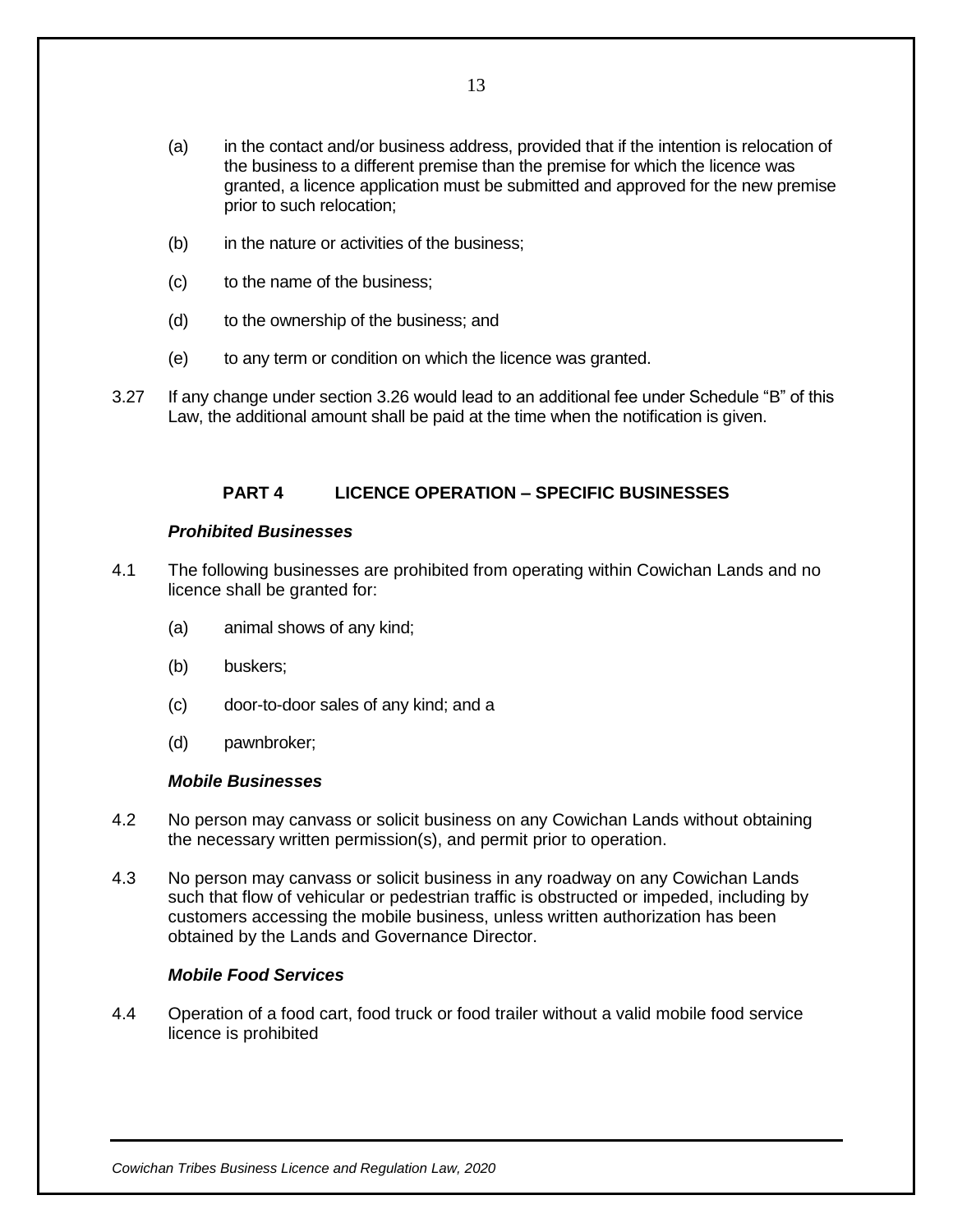- 4.5 A person must not operate a mobile food service without first providing evidence of the following:
	- (a) Approval from Island Health;
	- (b) Approval from BC Safety Authority for equipment operated by propane in the vapour state,
	- (c) Motor vehicle insurance for the mobile food service, as applicable,
	- (d) Liability insurance coverage that:
		- (i) includes an inclusive limit of at least \$2 million;
		- (ii) includes public liability, property damage, and cross liability clauses;
		- (iii) names Cowichan Tribes as an additional insured; and
		- (iv) provides that coverage cannot be cancelled or changed without 30 days prior written notice to Cowichan Tribes by the insurer;
	- (e) an approved discharge and waste management plan that describes how and where fats, oils and grease will be disposed of; and
- 4.6 A person operating a mobile food service business must comply with the following requirements:
	- (a) ensure an independent power and water source is in place;
	- (b) if a generator is required, only operate a inverter generator, or a generator that does not exceed a noise level of 60 decibels;
	- (c) provide adequate waste and recycling receptacles for customers;
	- (d) remove all litter and garbage from within a 10 m radius of the mobile food service location, and maintain a clean site;
	- (e) place sign boards against the food truck or trailer, and maintain clearance on all sides of the food cart, food truck, or food trailer to allow pedestrians or vehicles to safely pass by without restriction;
	- (f) solicit business at a level speaking voice with no shouting;
	- (g) not play music or use a voice amplifying device;
	- (h) not leave a food cart, food truck, or food trailer unattended;
	- (i) not store a food cart, food truck or food trailer on public property overnight; and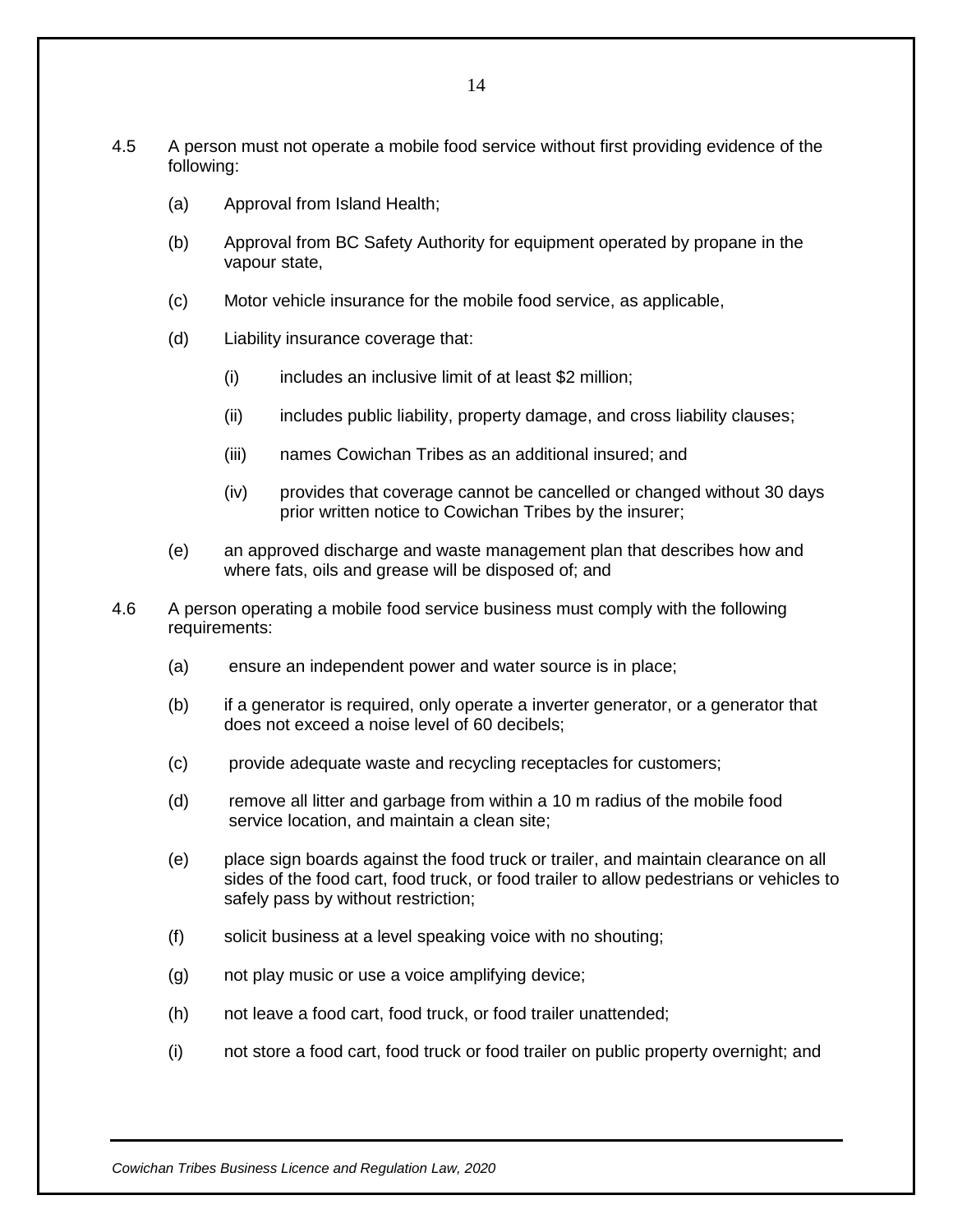- (j) agreement to respect the following:
	- (i) no operation within 50m of a permanent food service without written support from business owner
	- (ii) no operation within 100m of a daycare facility, pre-school facility, elementary school, or secondary school without written support from Cowichan Tribes and/or School District No. 79; and
	- (iii) no operation within 150m of a special event unless invited by the event organizers.

4.7 A person must not operate a mobile food service on private property, without first providing a written letter of permission from the property owner to operate on that property.

4.8 A permit for temporary, non-exclusive use of Cowichan Tribes Lands has to be obtained

## *Vending Machines*

- 4.9 A person who owns, keeps or maintains a vending machine(s) must obtain a licence for each location in which it occupies, and must complete a separate licence application for each location.
- 4.10 A person must not operate a vending machine(s) on private or occupied property, without first providing a written letter of permission from the property owner or occupier to operate on that property.
- 4.11 A person operating a vending machine(s) must notify the Lands and Governance Director in writing of any increase in the number of vending machines owned, kept, or maintained during the current period of the licence.

## *Retail Cannabis Businesses and Cannabis Operations*

- 4.12 A licensee for a retail cannabis business or a cannabis operation must notify the Lands and Governance Director of any changes to the contact list provided with the licence application under subsection 3.6(e).
- 4.13 In accordance with the *Cannabis Control and Licensing Act* and regulations, retail cannabis businesses are prohibited from engaging in any other business activities in the premise that is licensed as a retail cannabis business. For clarity, this includes hosting an automated teller machine, offering cheque cashing services, and offering liquor sales.
- 4.14 When a retail cannabis business or cannabis operation is closed, all floor inventory shall be removed from display areas and placed in a secure locked storage vault at the premise.
- 4.15 Owners and operators of retail cannabis businesses and cannabis operations are required to ensure the safety of their employees, patrons and neighbours.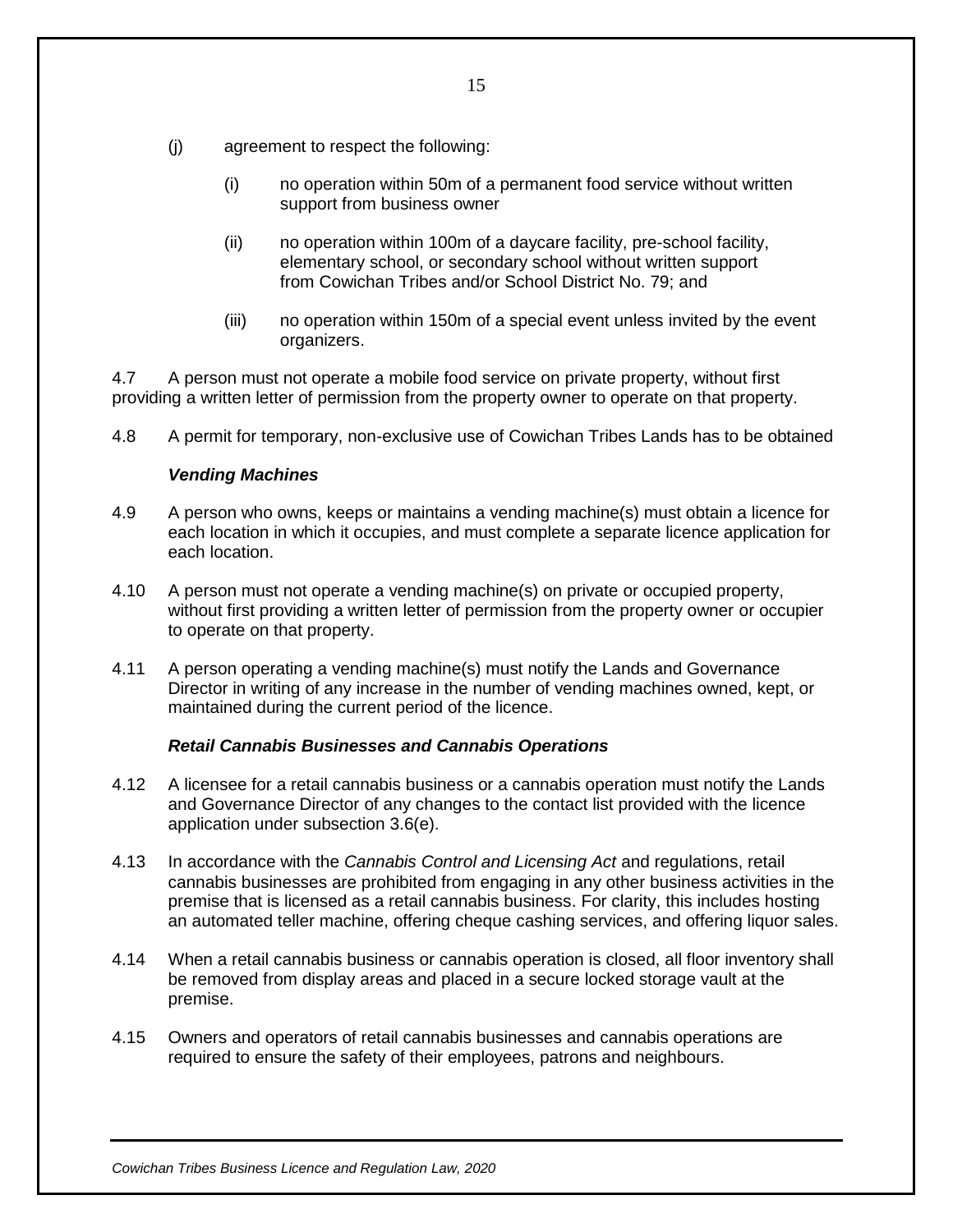4.16 Operating hours for a retail cannabis business or cannabis operation on Cowichan Lands must be between 9:00am and 9:00pm and during operating hours, a retail cannabis business or cannabis operation must have no fewer than two (2) employees working at any given time.

#### **PART 5 OFFENCES, ENFORCEMENT AND RECONSIDERATION**

- <span id="page-15-0"></span>5.1 Any person who contravenes, violates or permits any act or thing to be done in contravention of, or neglects or refrains from doing anything required to be done pursuant to the provisions of this Law commits an offence and shall, in addition to any other provisions of this law, be liable:
	- (a) on summary conviction, to a fine not exceeding \$1,000;
	- (b) to business licence restrictions, suspension or revocation; or
	- (c) to both business licence restrictions, suspension or revocation under subsection (b) and to a fine under subsection (a).
- 5.2 Each day that a contravention or violation of or failure to perform any provision of this Law continues, constitutes a separate and distinct offence.
- 5.3 Every licence issued under this Law shall be deemed to grant access to the business and premises for which the licence was granted for inspections and enforcement in relation to this Law by the following persons:
	- (a) the Lands and Governance Director;
	- (b) the Enforcement Officer;
	- (c) the RCMP; and

#### *Suspension or Cancellation of a Business Licence*

- <span id="page-15-1"></span>5.4 If a licence application is approved in error, the licence will be cancelled at the time that the error is uncovered and the applicant will be sent notification to the contact address provided by the applicant.
- 5.5 If a licence application is approved in reliance on any misrepresentation or concealment of fact, the licence will be revoked upon the discovery of such misrepresentation or concealment of fact, no refund of any fees will be given, and the applicant will be sent notification to the contact address provided by the applicant.
- 5.6 In addition to any other remedies or penalties under this Law, the Lands and Governance Director may revoke or may suspend a licence for any period of time deemed necessary if the licensee:
	- (a) is convicted of an offence indictable in Canada;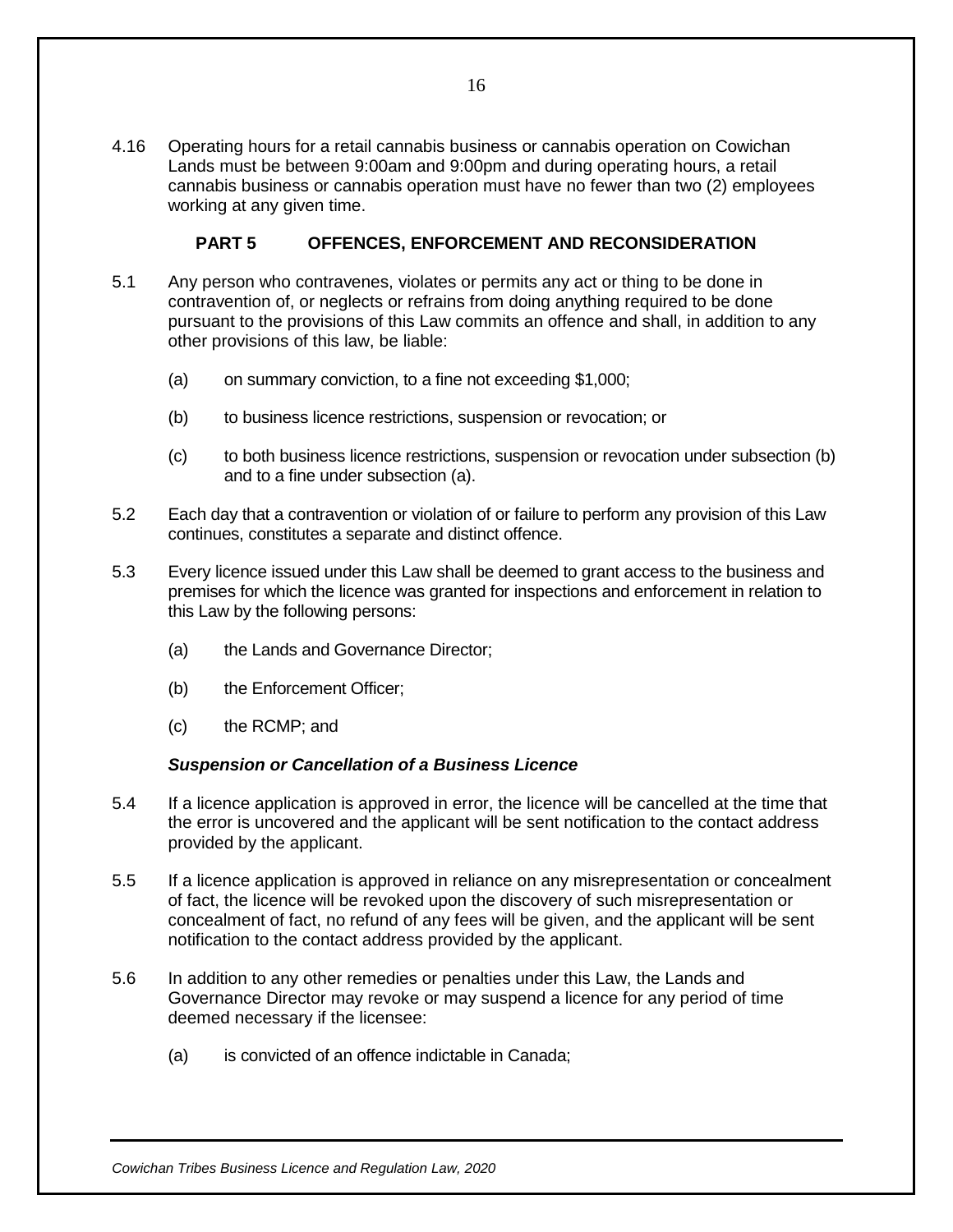- (b) is convicted under any law or law of Cowichan Tribes, another First Nation, or the federal or provincial governments in relation to the activities of the business for which the licensee is licensed:
- (c) has, in the opinion of the Lands and Governance Director, been guilty of such gross misconduct in respect of the business for which the licensee is licensed or with respect to the premise for which the business is licensed as to warrant the suspension of the holder's licence;
- (d) has ceased to meet the legal or regulatory requirements to carry on the business for which the licensee is licensed or with respect to the premise for which the business is licensed;
- (e) has failed, or ceased, to meet the conditions imposed by the Lands and Governance Manager as a condition of issuing the licence; or
- (f) has, in the opinion of the Lands and Governance Director, conducted the business in a manner, performed a service in a manner, or sold, offered for sale, displayed for sale or distributed to a person actually or apparently under the age of 16 years, anything that may be harmful or dangerous to the health or safety of a person actually or apparently under the age of 16.
- 5.7 A revocation or suspension under this Law must be made in writing, signed by the Lands and Governance Director and served on the licensee or delivered to the contact address provided in the licence application.
- 5.8 No licensee will engage in any business operations or activities or otherwise conduct a business for which a suspension is in effect.
- 5.9 A licensee may apply to have a suspended licence reinstated once any conditions on the suspension of the licence have been met to the satisfaction of the Lands and Governance **Director**
- 5.10 Any licence application to reinstate a suspended licence must be accompanied by the applicable administrative fee as prescribed in Schedule "B" to this Law.

#### *Right of Reconsideration by Council*

- <span id="page-16-0"></span>5.11 An applicant or licensee who wishes reconsideration of a decision of the Lands and Governance Director made under this Law must, within thirty (30) business days of receipt of notice of the decision, deliver to Council a written request stating the grounds upon which the request for reconsideration is based, together with any relevant supporting information or evidence and the applicable fee as set out in Schedule "B" to this Law.
- 5.12 Council must consider the request within thirty (30) days of receipt of the notice.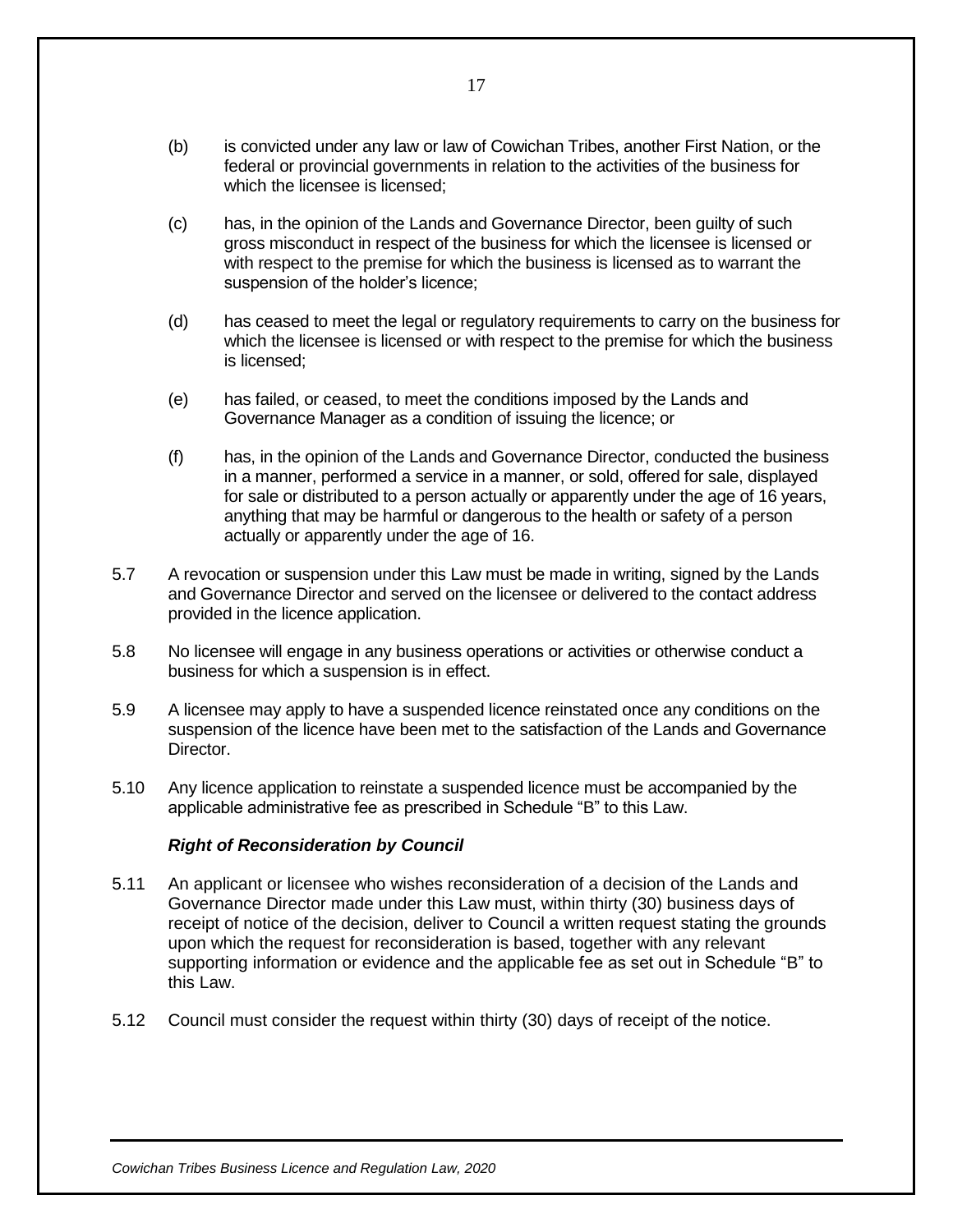5.13 Council may concur with, modify, or reverse the decision of the Lands and Governance Director, and must provide written notification to the applicant or licensee and to the Lands and Governance Director of the decision.

#### **PART 6 REPEAL AND COMING INTO FORCE**

#### *Repeal*

<span id="page-17-0"></span>6.1 With the adoption of this Law, the *Cowichan Tribes Business Licensing Bylaw No.2, 1997* and any amendments thereto are hereby repealed in their entirety.

#### *Coming into Force*

<span id="page-17-1"></span>6.2 This Law shall come into force and effect on the date it is passed by a resolution of Council.

#### *Schedules*

<span id="page-17-2"></span>6.3 Schedules A, B and C to this law form a part of this Law

**THIS LAW IS HEREBY** enacted by Council at a duly convened meeting of the Cowichan Tribes this \_\_\_\_\_\_ day of \_\_\_\_ \_\_ 2020.

> **\_\_\_\_\_\_\_\_\_\_\_\_\_\_\_\_\_\_\_\_\_\_\_\_\_\_\_\_\_\_\_\_\_\_** Chief

Councillor Councillor

Councillor Councillor

Councillor Councillor

Councillor Councillor

Councillor Councillor

Councillor Councillor

being a majority of those Members of the Council of the Cowichan Tribes present. Quorum of Council consists of five (5) members of Council.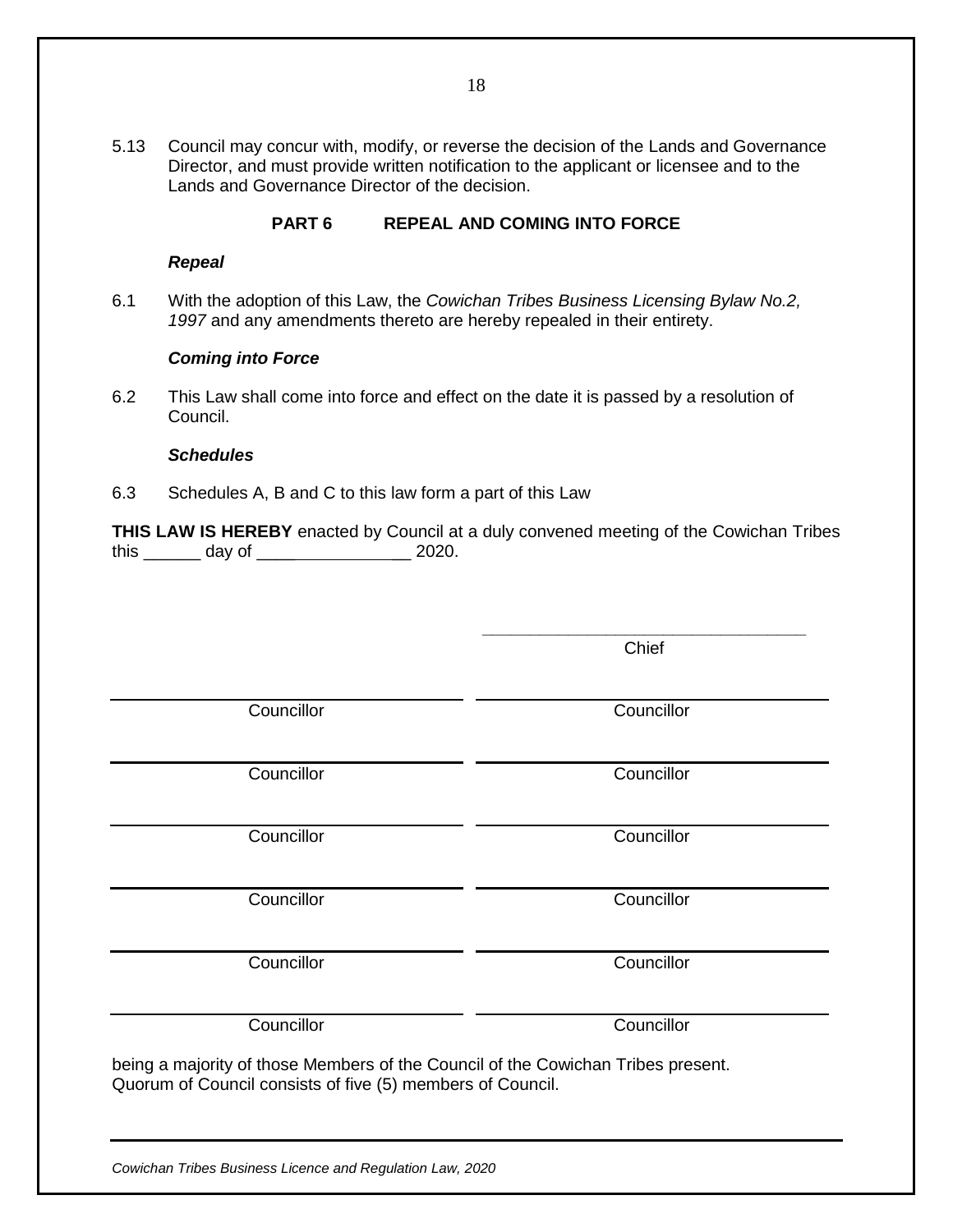

*SCHEDULE 'A'*

# **BUSINESS LICENCE APPLICATION**

<span id="page-18-0"></span>(Please PRINT clearly. Incomplete Applications will not be accepted. For information, or assistance completing this form, please contact Cowichan Tribes Business Licensing Services at 800-236-4023 or by email at [lands@cowichantribes.com\)](mailto:lands@cowichantribes.com)

#### **BUSINESS INFORMATION**

| Contact/Manager Name: |       |              |  |
|-----------------------|-------|--------------|--|
| Mobile:               |       | Email:       |  |
|                       | City: | Postal Code: |  |
|                       | City: | Postal Code: |  |
|                       |       |              |  |
|                       |       |              |  |
|                       |       |              |  |

#### **OWNER INFORMATION**

| Owner<br>Name: |        |        |  |
|----------------|--------|--------|--|
| Phone:         | polle. | ⊏⊞dii. |  |
|                |        |        |  |

#### **TYPE OF BUSINESS LICENCE**

| $\Box$ New | $\Box$ Non-Profit             | $\Box$ Information Update | □ Reinstatement □ Mobile Vendor |  |
|------------|-------------------------------|---------------------------|---------------------------------|--|
|            | $\Box$ Other (please explain) |                           |                                 |  |

Every person conducting or carrying on a business on the Reserve(s) must hold a valid licence under this bylaw. Any person carrying on more than one business on Reserve(s) must obtain a separate business licence for each business, and where a business is conducted in or from more than one premise, the business conducted in or from each premise will be deemed a separate and distinct business and will require a separate licence.

It is an offence to provide incorrect or misleading information on an application for a licence or renewal of a licence and the Lands and Governance Director may require an applicant to provide proof of certification, approval, or qualification required by a federal, provincial, or local government authority having jurisdiction over the proposed business.

Personal information you provide on this form is collected pursuant to the Cowichan Tribes First Nation Business Licence and Regulation Law, 2020. Your personal information will not be released except in accordance with the *Freedom of Information and Protection of Privacy Act.*

By signing this application, I/We agree to comply with all of Cowichan Tribes applicable laws, bylaws, and policies, as well as any laws, rules, codes, regulations and orders of all federal or provincial authorities having jurisdiction over such business.

Signature of Owner, Director of Corporation, The Contract of Corporation, OR duly authorized agent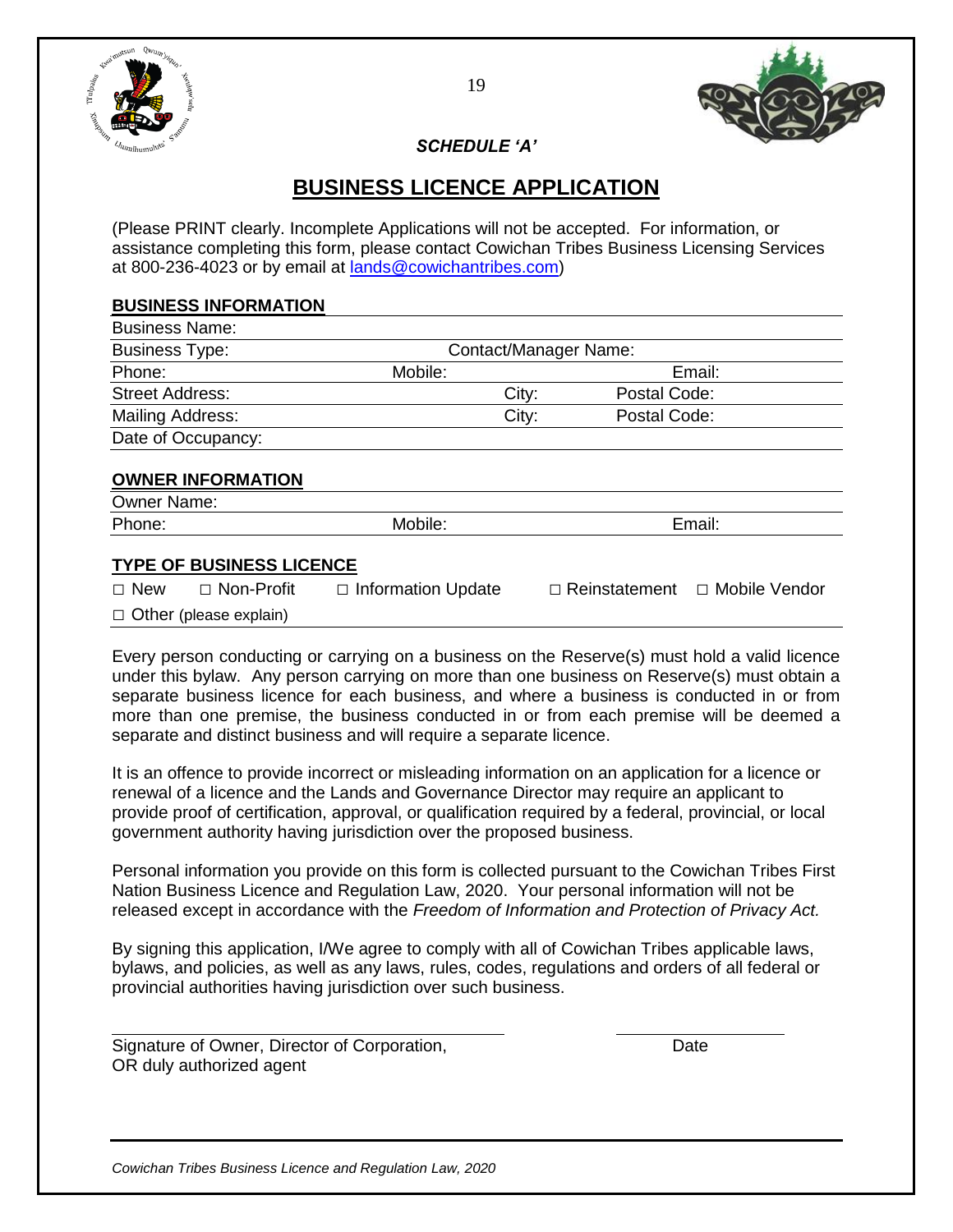*In Support of your Application we require additional documents and external regulatory agency approvals (copies required) which must be mailed or delivered to Cowichan Tribes -*

#### **EXTERNAL REGULATORY AGENCY APPROVALS and OTHER DOCUMENTATION**

*Food/Liquor Services Only:* 

□ Liquor Licence required - provide Liquor Licence No.

□ Island Health Food Service Permit

□ Public Health Inspector Approval (construction/renovations)

*Mobile Food Services Only:* 

- □ Island Health Food Service Permit
- □ Photo of mobile unit
- □ BC Safety Authority approval (propane use)
- □ Motor Vehicle Insurance (as applicable)
- $\Box$  Discharge and Waste Management Plan (how & where fats, oils, grease will be disposed of)

*Cannabis Services Only:* 

- □ Licence
- □ Safety Plan
- $\Box$  More than 300 metres from school, youth centre, daycare, cultural area, religious area or a liquor licensee
- □ Proof not part of another retail operation

*Gaming Facilities Only:*  □ Licence

*Child Care Facilities Only:* □ Licence

*Non-Profit Societies Only:* □ Registration as non-profit society

#### *ALL BUSINESSES:*

- $\Box$  Insurance (specifics set out in Law, additional requirements for mobile food services)
- $\Box$  Complies with applicable leases, agreements, laws & land use policies
- $\Box$  CP Lands or Occupied Lands letter of authorization (if applicable)
- □ Company Registration and Incorporation documents

□ Fee \$100/year – payable to "Cowichan Tribes"

*Completed applications and payment can be mailed or delivered to Cowichan Tribes OR submitted and paid online. Completion of this application does not guarantee approval of application. Approved licences will be processed only upon receipt of supporting documentation and payment of Business Licence fee. A licence does not provide authorization for land use or other matters, and other permits or authorizations may be required.*